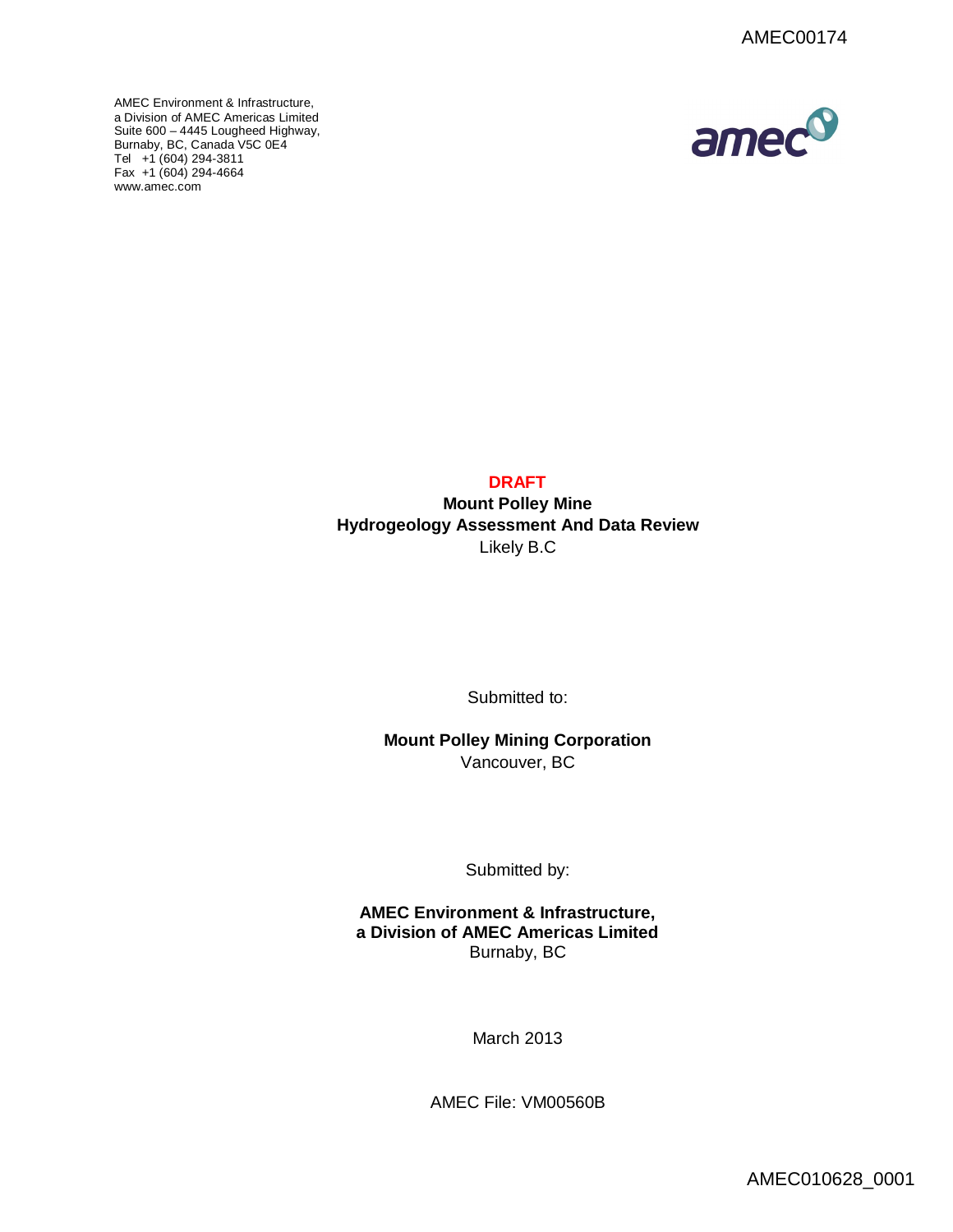

### **TABLE OF CONTENTS**

### Page

| 1.0 | 1.1                                                                                         |  |  |
|-----|---------------------------------------------------------------------------------------------|--|--|
| 2.0 | 2.1<br>2.2<br>2.3                                                                           |  |  |
| 3.0 |                                                                                             |  |  |
| 4.0 |                                                                                             |  |  |
| 5.0 | 5.1<br>5.2                                                                                  |  |  |
| 6.0 | 6.1<br>6.1.1<br>6.1.2<br>6.1.3<br>6.1.4<br>6.2<br>6.2.1<br>6.2.2<br>6.2.3<br>6.2.4<br>6.2.5 |  |  |
| 7.0 |                                                                                             |  |  |
| 8.0 |                                                                                             |  |  |
| 9.0 |                                                                                             |  |  |
|     |                                                                                             |  |  |

# **LIST OF TABLES**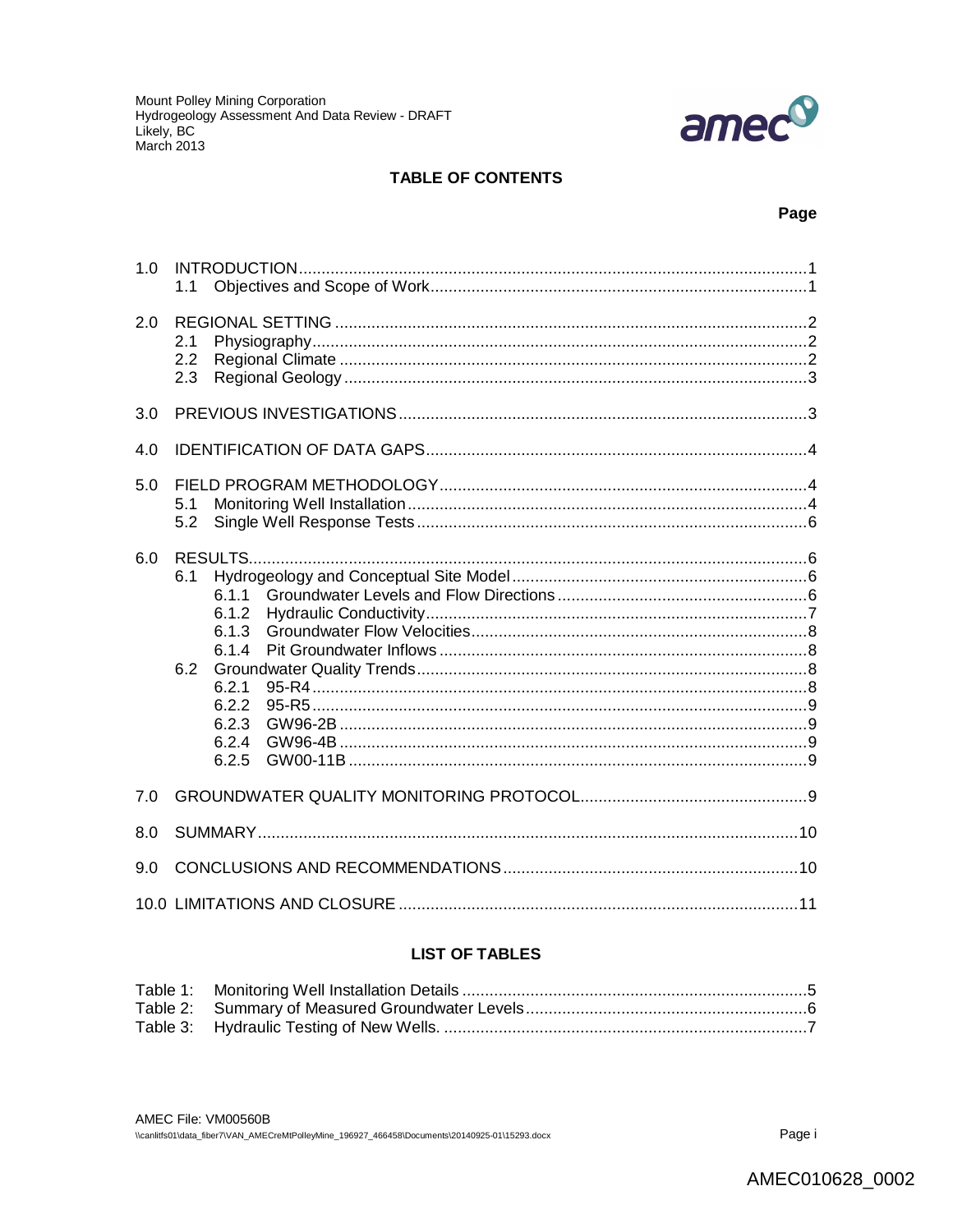Mount Polley Mining Corporation Hydrogeology Assessment And Data Review - DRAFT Likely, BC March 2013



### **TABLE OF CONTENTS**

**Page**

#### **LIST OF FIGURES**

Figure 1: Regional Site Location<br>Figure 2: Generalized Flow Net f

Figure 2: Generalized Flow Net from Bootjack Lake to Polley Lake<br>Figure 3: Generalized Groundwater Heads and Flow Directions

Generalized Groundwater Heads and Flow Directions

### **LIST OF APPENDICES**

APPENDIX A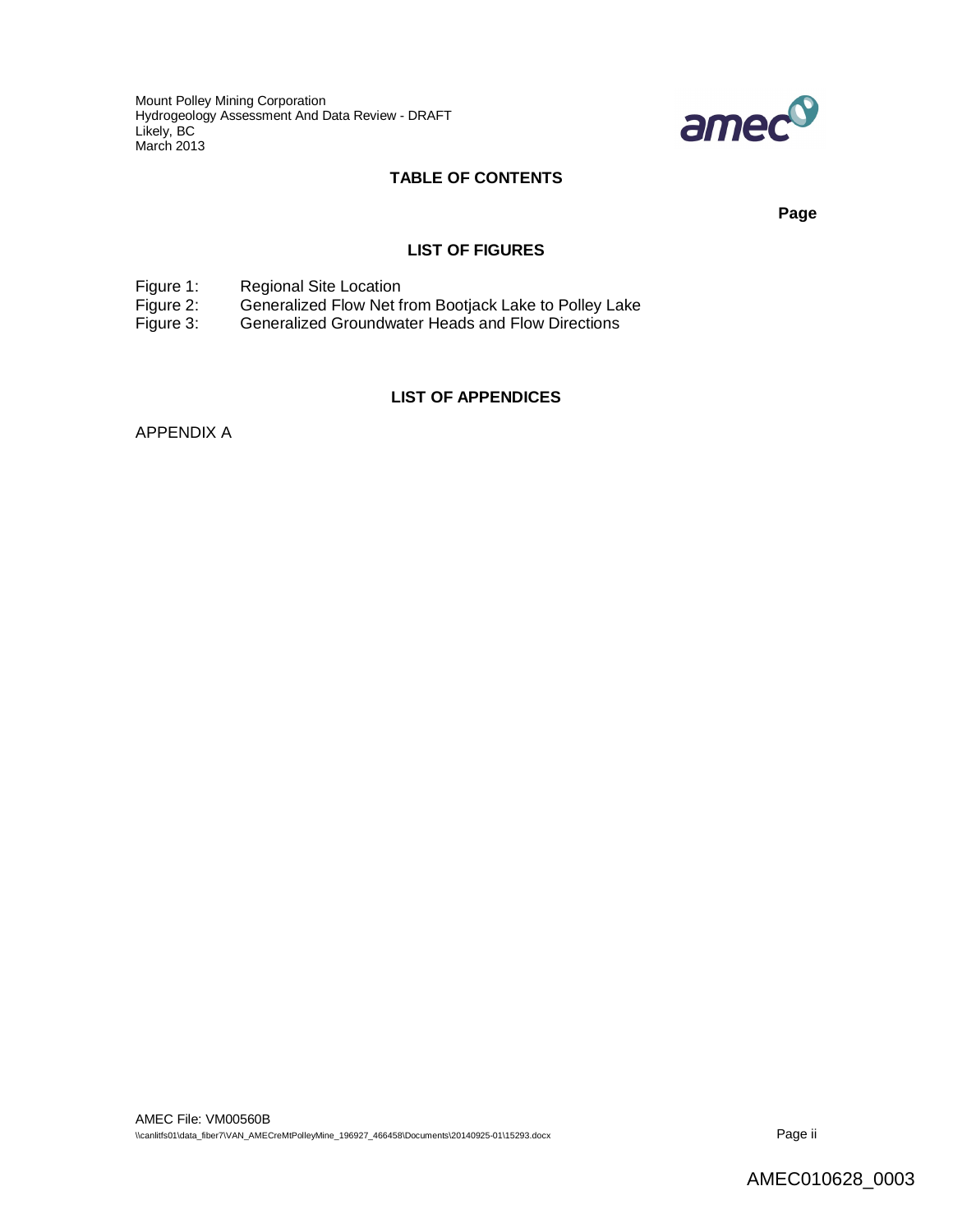

#### **IMPORTANT NOTICE**

This report was prepared exclusively for Mount Polley Mining Corporationby AMEC Environment & Infrastructure, a wholly owned subsidiary of AMEC Americas Limited. The quality of information, conclusions and estimates contained herein is consistent with the level of effort involved in AMEC services and based on: i) information available at the time of preparation, ii) data supplied by outside sources, and iii) the assumptions, conditions and qualifications set forth in this report. This report is intended to be used by Mount Polley Mining Corporation only, subject to the terms and conditions of its contract with AMEC. Any other use of, or reliance on, this report by any third party is at that party's sole risk.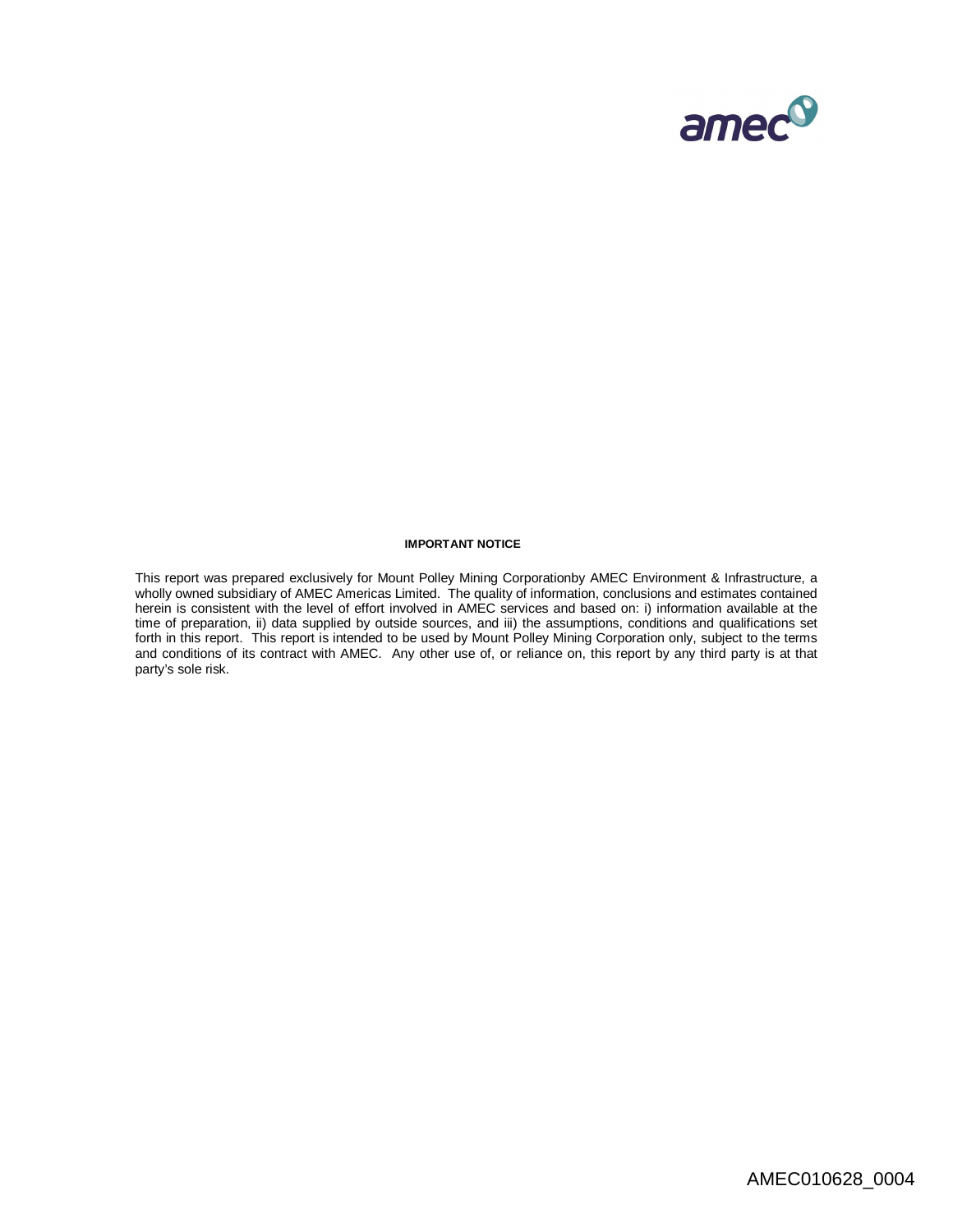

### **1.0 INTRODUCTION**

The Mount Polley Mining Corporation (MPMC) has retained AMEC Environment and Infrastructure, a division of AMEC Americas Ltd. (AMEC), to provide a hydrogeological assessment of the Mount Polley mine site. The mine site is located approximately 60 km northeast of Williams Lake B.C. and approximately 20 km southwest of Likely B.C. The purpose of this assessment is to address concerns expressed by the British Columbia Ministry of Environment (MOE) regarding changes in groundwater quality at the mine site, and to characterize the hydrogeologic setting at the mine site.

#### **1.1 Objectives and Scope of Work**

The main objectives of the hydrogeological assessment are to:

- Provide a data gap analysis and attempt to resolve gaps in the available data;
- Characterize the local hydrogeological conditions at the mine site and develop a site specific conceptual model;
- Identify surface and/or groundwater quality changes related to mining activity, specifically acid rock drainage (ARD);
- Determine infiltration rates into the Springer Pit and identify potential groundwater impacts related to the Springer Pit development; and
- Identify areas of potential environmental concern and potential contaminants of concern.

The following work has been performed:

- An in-depth data review and compilation of relevant groundwater information collected by MPMC and from the public domain;
- Ten (10) monitoring wells at five locations have been installed to resolve identified data gaps;
- Development of a conceptual site model and the identification of wells exhibiting significant changes in either baseline static water levels and/or water quality;
- Hydrogeological mapping to define discharge and recharge areas; and
- Decommissioning of one (1) monitoring well.

The main text of this report provides a discussion of the regional setting, a summary of the field program, characterization of the hydrogeological setting, potential impacts and conclusions and recommendations. Supporting information is available in the accompanying figures, tables, and appendices.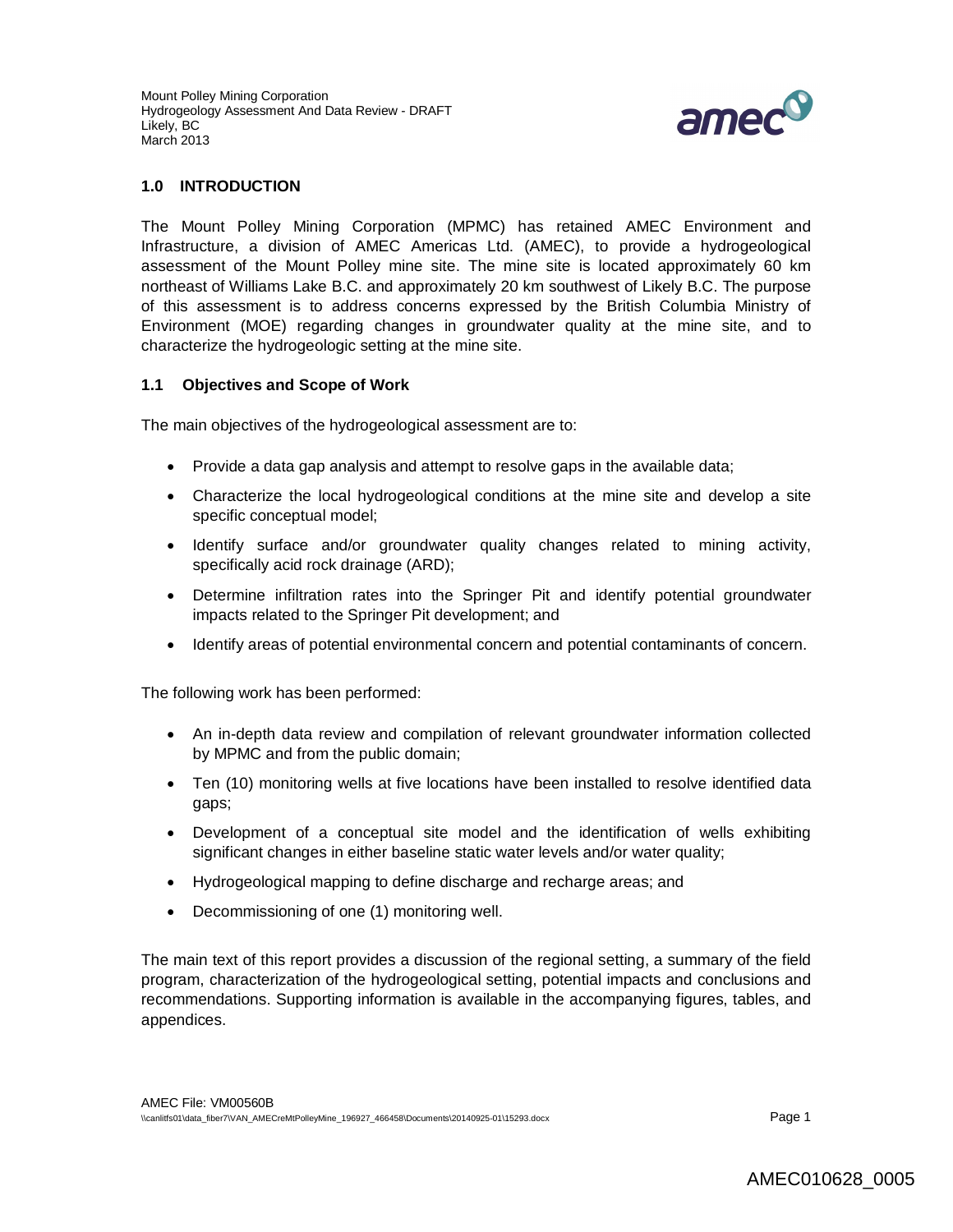

#### **2.0 REGIONAL SETTING**

The mine site is positioned on a ridge that separates Polley Lake and Bootjack Lake. The regional study area includes the Mount Polley mine site and the adjacent Bootjack Lake/ Morehead Creek drainage basin and the Polley Lake/ Hazeltine Creek drainage basin located southwest and northeast of the mine site respectively, Figure 1.

### **2.1 Physiography**

The regional topographic relief and drainage networks are shown in Figure 1. The study area covers approximately 100 km<sup>2</sup>. The Mount Polley mine site is located within the geographic region known as the Fraser Plateau. This region is west of and adjacent to the Quesnel Highlands and the Cariboo Mountain Range. The topography of this area is bedrock controlled and the elevation ranges from approximately 915 masl to 1470 masl. The topographic highs in the area are Mount Polley which peaks at approximately 1470 meters above sea level (masl) and is located at the center of the mine site, Bootjack and Jacobie mountains are located east of Mount Polley with elevations of 1270 masl and 1310 masl, respectively. These topographic highs have volcanic origins. The terrain within the study area slopes towards the east with a total relief of approximately 680 meters, with the surface of Quesnel Lake at approximately 790 masl.

This area was glaciated during the last glaciation and the overburden in the area is mostly glacial and glacio-lacustrine sediments. The composition of the till is silty clay/clayey silt with varying amounts of gravel and boulders. The overburden thickness in the area ranges from less than 1 meter to greater than 25 meters and bedrock is typically not exposed within most of the site. Bedrock exposure is limited to steep slopes and cuts. The majority of the area is tree covered and supports an active logging industry.

### **2.2 Regional Climate**

The climate in the area can be described as a humid, continental climate with warm summers, with spring being the driest season and the summer being the wettest season.

The climate data is from Environment Canada's Canadian Climate Normals (1971-2000) database. Climate data for Likely B.C. is available from 1974 to 1993 and the findings are summarized below:

- Precipitation rates range from a maximum monthly average of 81.8 mm in June to a minimum monthly average of 35.5 mm in March;
- The average annual precipitation is 692.4 mm, with 215.2 mm occurring as snow;
- Temperatures range from a maximum daily average of 15.4 degrees Celsius in July to minimum daily average of -7.0 degrees Celsius in January.
- The average annual daily temperature is 4.6 degrees Celsius.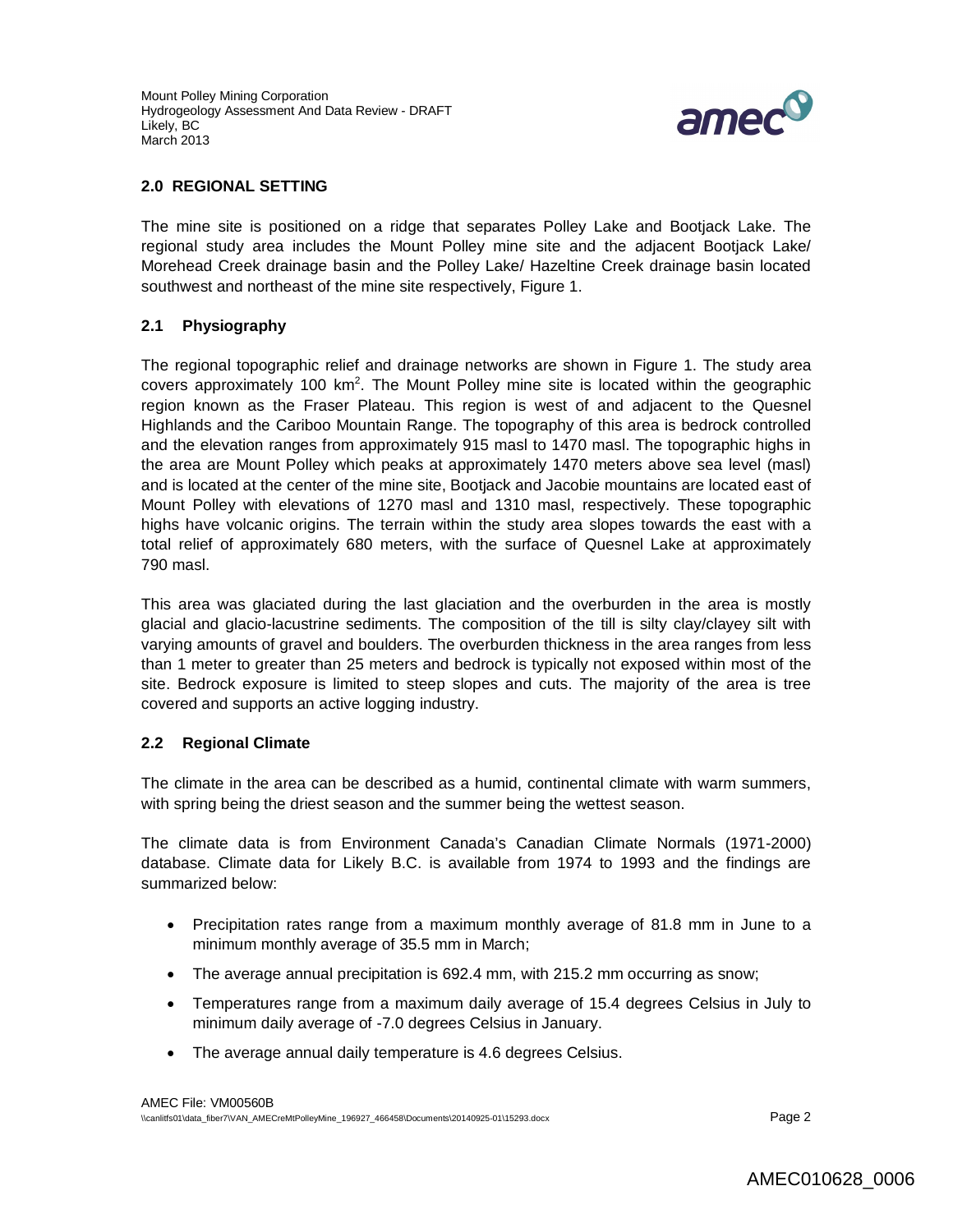

The Likely B.C. meteorological station is located approximately 20 kilometres from the mine site.

### **2.3 Regional Geology**

The mine site is located within the Quesnellia Terrane. The Quesnellia Terrane consists chiefly of west-facing Upper Triassic to Lower Jurassic (Karnian to Sinemurian) volcanic arc rocks (Nicola Group, Rossland Formation), coeval calc-alkalic and alkalic plutons, and laterally equivalent clastic sedimentary rocks (Mortimer, 1987; Monger, 1989; Andrew and others, 1990; Parrish and Monger, 1992).

The mine site is located within Quesnellia on the eastern margin of the lntermontane Belt. This part of Quesnellia consists of a sequence of volcanic units that dip east to northeast 5 kilometers west of the property, and dip predominantly to the west or southwest 4 kilometres east of the property (Bailey, 1987).

The volcanic rocks include flows, breccias and tuffs. Volumetrically the most important are augite-porphyritic basalt to trachybasalts that locally form pillowed units. Less common are purple and maroon polymictic volcanic breccias, and green crystal and lapilli tuffs. An analcitebearing flow and flow breccia are interpreted to be the youngest volcanic units in the area (Bailey, 1987).

### **3.0 PREVIOUS INVESTIGATIONS**

Drilling and well installations have been completed in multiple years beginning in 1981. Much of the information from these well investigations is lost other than some reference to their drilling and some flow measurements. A series of holes labelled R81-1 to R86-38 were drilled to depths ranging from 18 meters to 237 meters. Each of these boreholes has a reported groundwater yield from them ranging from 10 to 400 gallons per minute. There is no other information from these wells.

Another series of wells labelled MP89-107 to MP89-236 were drilled in the tailings area and in the Springer or Cariboo pit areas. All of these were 2 inch monitoring wells at one time but have since been destroyed. No drill logs or information from the monitoring wells is available.

In 1995, seven water wells were completed labelled 95-R1 to 95-R7. Two of these wells, 95-R4 and 95-R5 have been incorporated into the regular groundwater monitoring plan, the others have been lost due to development.

Fifteen new monitoring wells were installed in 1996, generally with a shallow and a deep installation at each site. Most of these wells have borehole logs and installation details in the database and most of them are in the current groundwater monitoring network.

In 2000 and 2011 several new installations were constructed in the tailings area.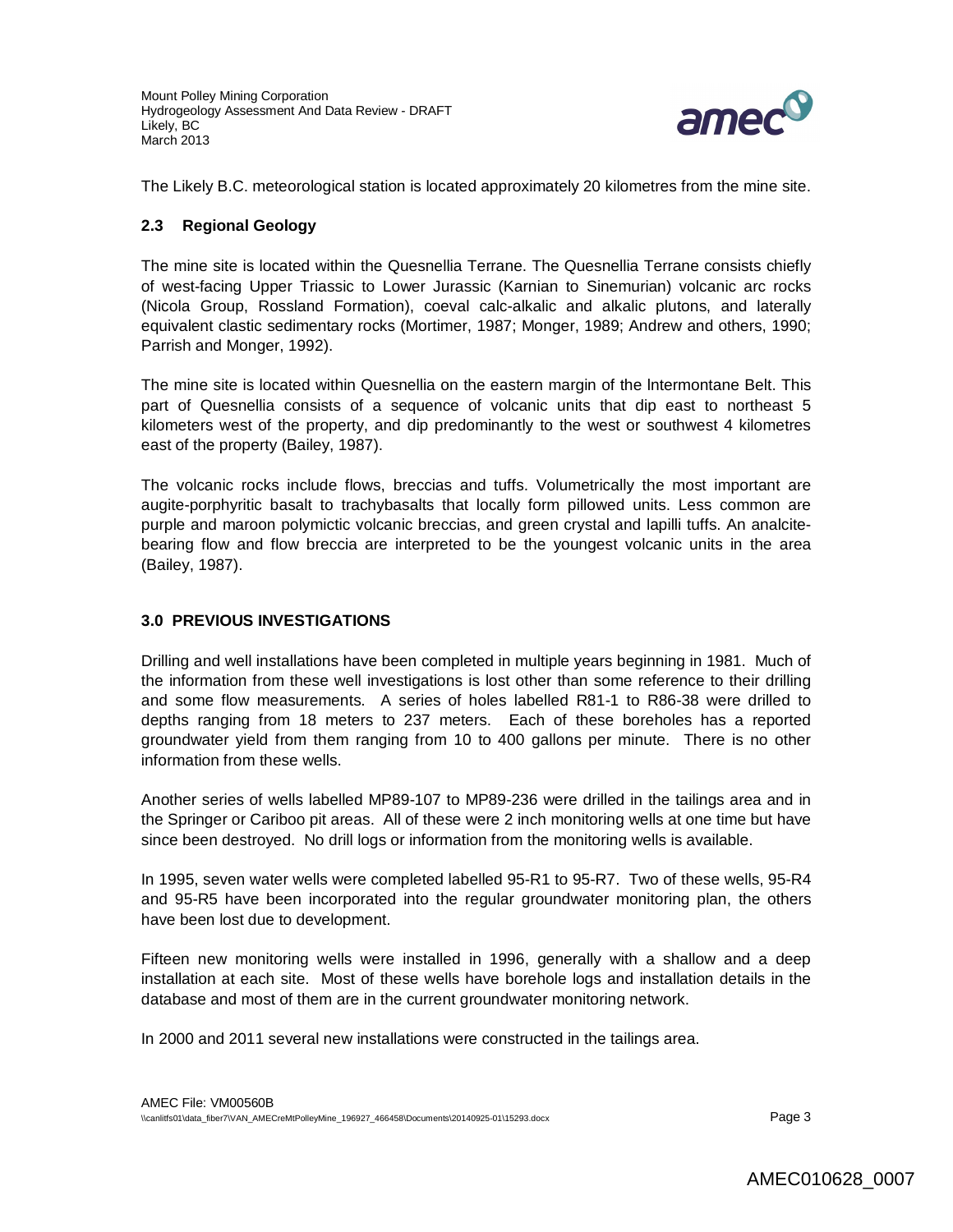

All of these boreholes provide information on the general geology of the area, particularly overburden geology and they provide groundwater monitoring locations where wells have been retained.

Golder Associates produced a report on pit groundwater inflows and the development of a pit lake. They predicted that at ultimate pit depth (820 masl), the groundwater inflows would be 1600 m<sup>3</sup>/day and that when the pit lake reaches spill elevation (1060 masl) the groundwater influx would be 100  $\text{m}^3$ /day.

### **4.0 IDENTIFICATION OF DATA GAPS**

The available monitoring network from the previous investigations provides reasonable coverage of the mine site. There are some installations that require modification or replacement as outlined below.

- 1. The monitoring well GW96-8a/8b was destroyed in the construction of a haul road. This monitoring well nest provided coverage for an area downgradient of the mill and required replacement. This well was replaced by GW12-3a/b.
- 2. Monitoring well 95-R-4 contained multiple screens at six different levels. This potentially connected separate aquifers. Interpretation of water quality results from these multiple screens was thus ambiguous. This well was grouted and replaced with GW12-2a/b.
- 3. Monitoring well 95-R-5 also contained multiple screens creating the same potential to join multiple aquifers and mixing water quality. Water quality in 95-R-5 has shown a recent distinct increase in sulphate. This well will be retained in the monitoring network in the short term and two wells have been installed on either side of this well, GW12- 4a/b and GW12-5a/b, to expand the monitoring network,. Because of the multiple screens, this well will eventually be replaced.
- 4. Groundwater level and quality monitoring in the tailings facility is well developed. Some water quality is starting to show a potential impact from mine operations. This will be monitored closely and expanded monitoring in frequency or distribution is warranted.

In general, these older installations have not been hydraulically tested through rising or falling head tests. This will be completed in a future field program.

### **5.0 FIELD PROGRAM METHODOLOGY**

The field program took place between November 14, 2012 and December 18, 2012 and involved borehole drilling, monitoring well installation, well development, and single well response tests.

### **5.1 Monitoring Well Installation**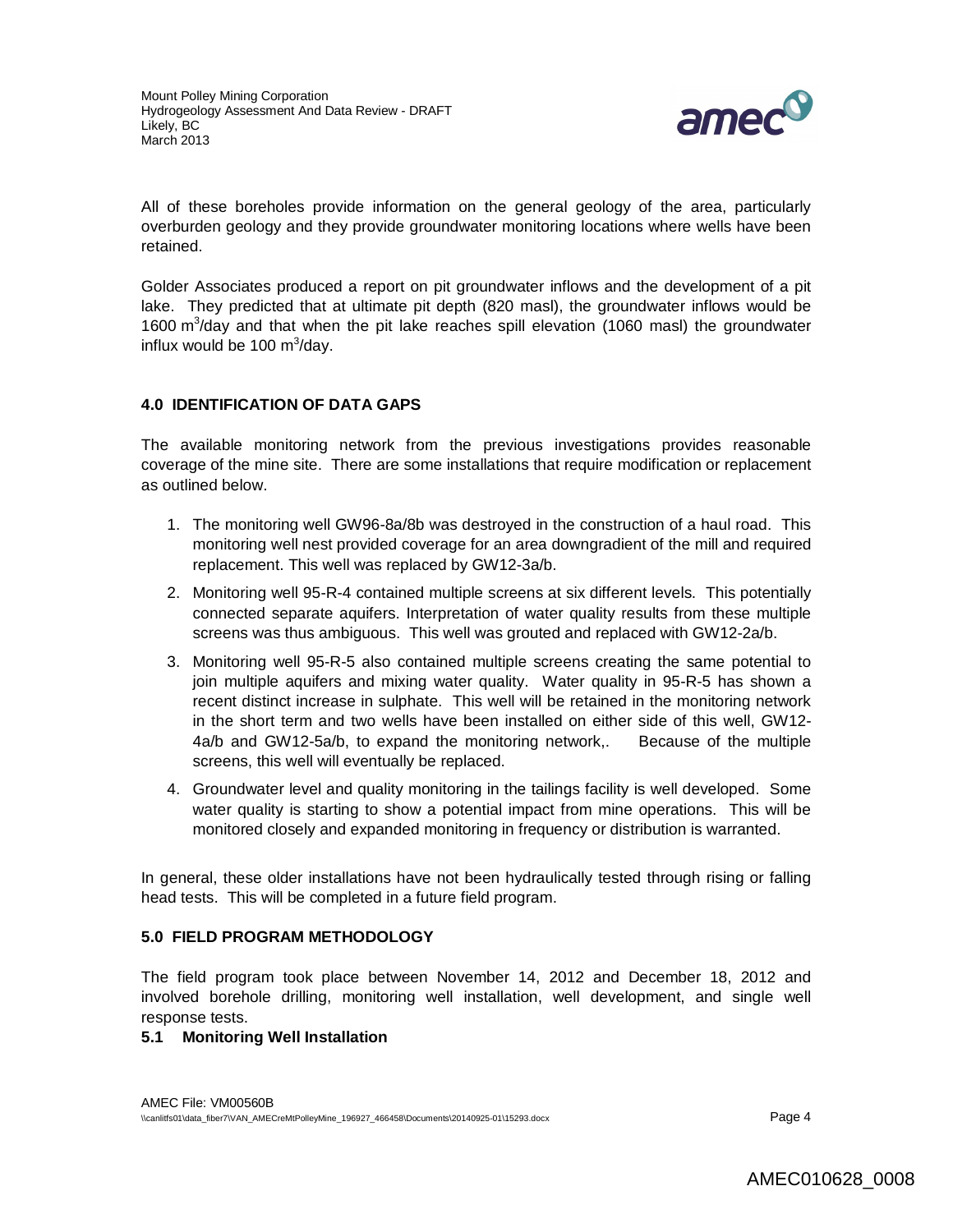

Monitoring wells were installed as pairs, with each pair having a shallow and deep monitoring well. Each well had its own borehole.

Drilling was completed with a Fraste Multidrill XL, air rotary, track mounted drill rig to advance a total of ten (10) boreholes at five locations. Rock chip samples were collected every 3.0 meters at each of the deep boreholes. These samples were submitted to the MPMC for analysis. At each location the shallow monitoring wells were installed at the first water bearing zone and the deep monitoring wells were installed at or around 100 mbgs.

Installation of PVC monitoring wells and the well development was completed by the drilling contractor, GeoTech Drilling Ltd., with AMEC providing guidance. The monitoring wells were constructed using 5 cm diameter PVC pipe risers and slotted screens. Screen lengths were 3.0 meters and 6.1 meters for the shallow and deep wells respectively. A sand pack was placed around the slotted screen and approximately 0.3 to 1.0 meter above the top of the screen. Bentonite pellets were placed above the sand pack to create a hydraulic seal. The remainder of the borehole was grouted to surface and completed with an above ground protective casing. Monitoring well details are summarized in Table 1. Borehole logs and well completions are in Appendix A.

| <b>Monitoring</b><br>Well ID | <b>Total Well</b><br>Depth (m) | <b>Ground Surface</b><br>Elevation (masl) | <b>Well Screen</b><br>Interval (masl) | <b>Screened</b><br><b>Formation</b> |
|------------------------------|--------------------------------|-------------------------------------------|---------------------------------------|-------------------------------------|
| GW12-1A                      | 99.6                           | 991.6                                     | 892.0 - 899.2                         | <b>Bedrock</b>                      |
| GW12-1B                      | 24.4                           | 991.4                                     | $967.0 - 970.7$                       | <b>Bedrock</b>                      |
| GW12-2A                      | 100.6                          | 1035.4                                    | $934.8 - 941.5$                       | <b>Bedrock</b>                      |
| GW12-2B                      | 30.2                           | 1035.4                                    | 1005.2 - 1008.9                       | <b>Bedrock</b>                      |
| GW12-3A                      | 99.7                           | 1039.1                                    | $939.4 - 946.4$                       | <b>Bedrock</b>                      |
| GW12-3B                      | 16.1                           | 1039.2                                    | 1023.1 - 1026.4                       | <b>Bedrock</b>                      |
| GW12-4A                      | 100.6                          | 989.9                                     | $889.3 - 896.5$                       | <b>Bedrock</b>                      |
| GW12-4B                      | 36.3                           | 990.1                                     | $953.8 - 957.3$                       | <b>Bedrock</b>                      |
| GW12-5A                      | 100.4                          | 965.3                                     | $864.9 - 872.2$                       | <b>Bedrock</b>                      |
| GW12-5B                      | 12.7                           | 966.2                                     | $953.5 - 957.6$                       | Overburden                          |

## **Table 1: Monitoring Well Installation Details**

The completed monitoring wells were developed using air injection. Each monitoring well was developed by air lifting for at least 2 hours and/or until the purged water was clear and contained no sediments. Prior to well development, static water levels were taken and these are summarized in Section 6.1.1.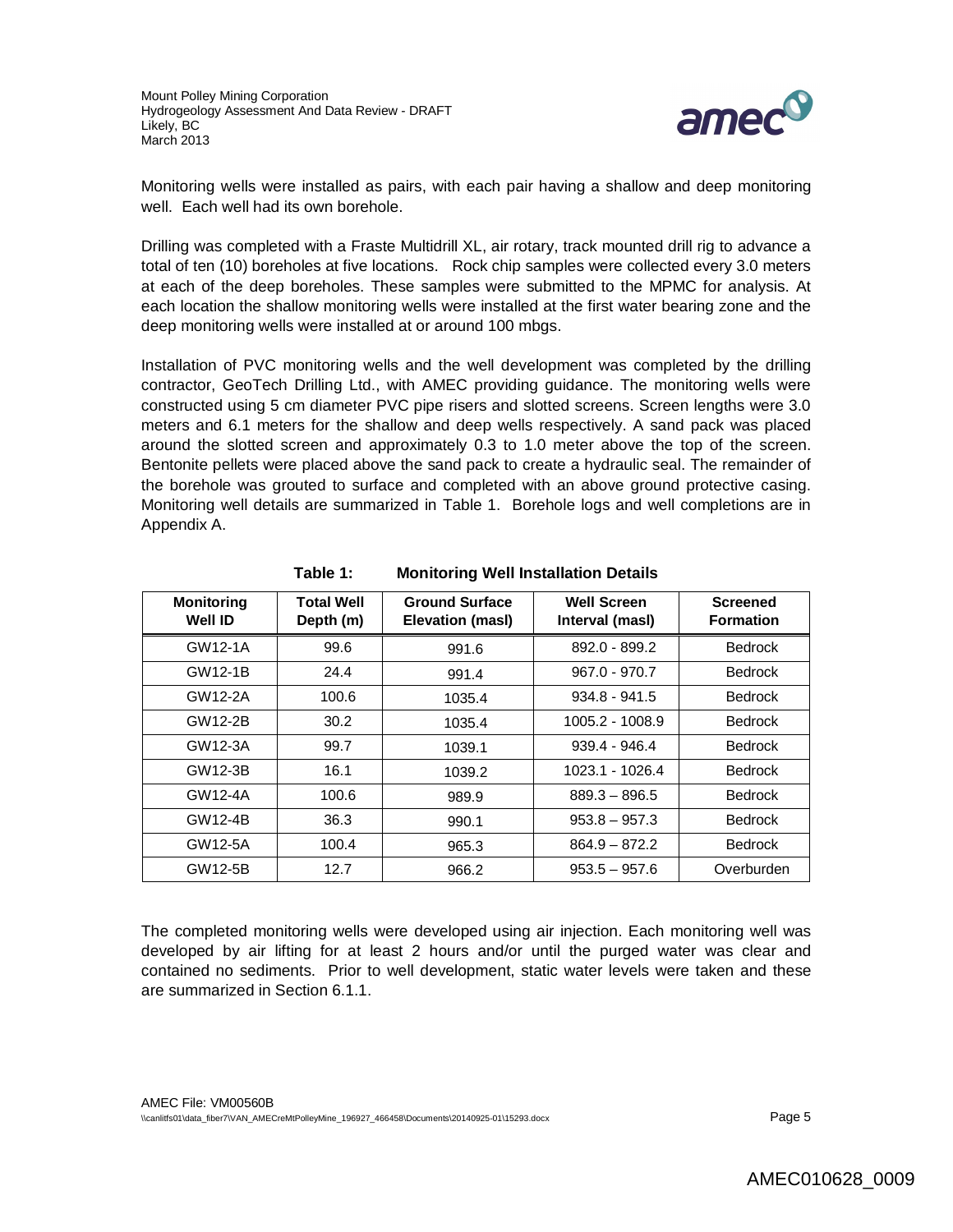Mount Polley Mining Corporation Hydrogeology Assessment And Data Review - DRAFT Likely, BC March 2013



#### **5.2 Single Well Response Tests**

Upon completion of the air development, water levels were taken to record the recovery in each well (rising head test). The rising head test data was used to calculate hydraulic conductivities of subsurface materials.

### **6.0 RESULTS**

#### **6.1 Hydrogeology and Conceptual Site Model**

Groundwater in the Mount Polley area is mainly confined in a bedrock aquifer where flow is largely controlled by the orientation and frequency of fractures, faults and unconformities caused by volcanic events.

Localized overburden aquifers occur in topographic low areas, particularly in the tailings area, as these areas were not scraped/eroded during the last period of glaciation, thus glacial deposits (basal till) has remained intact in these locations. In general these glacial deposits do not contain significant outwash sands and gravels which can typically occur in glacial-fluvial deposits. There are some sandy deposits in the tailings area.

#### **6.1.1 Groundwater Levels and Flow Directions**

Groundwater measurements were recorded at all new well locations upon well installation. The groundwater level ranges from an elevation of 957.57 mbgs to 1036.25 mbgs.

| <b>Monitoring</b><br>Well ID | <b>Measured</b><br>Groundwater<br>Depth (m) | <b>Ground Surface</b><br>Elevation (m) | <b>Groundwater Level</b><br>Elevation (m) | Gradient |
|------------------------------|---------------------------------------------|----------------------------------------|-------------------------------------------|----------|
| GW12-1A                      | 4.98                                        | 991.59                                 | 986.61                                    | Up       |
| GW12-1B                      | 5.12                                        | 991.37                                 | 986.25                                    |          |
| GW12-2A                      | 21.42                                       | 1035.45                                | 1014.03                                   | Down     |
| GW12-2B                      | 21.39                                       | 1035.45                                | 1014.06                                   |          |
| GW12-3A                      | 3.15                                        | 1039.06                                | 1035.91                                   | Down     |
| GW12-3B                      | 2.99                                        | 1039.24                                | 1036.25                                   |          |
| GW12-4A                      | 21.95                                       | 989.87                                 | 968.17                                    | Down     |
| GW12-4B                      | 12.81                                       | 990.12                                 | 977.06                                    |          |
| GW12-5A                      | 7.71                                        | 965.28                                 | 957.57                                    | Down     |
| GW12-5B                      | 5.31                                        | 966.22                                 | 960.91                                    |          |

| Table 2: | <b>Summary of Measured Groundwater Levels</b> |  |
|----------|-----------------------------------------------|--|
|----------|-----------------------------------------------|--|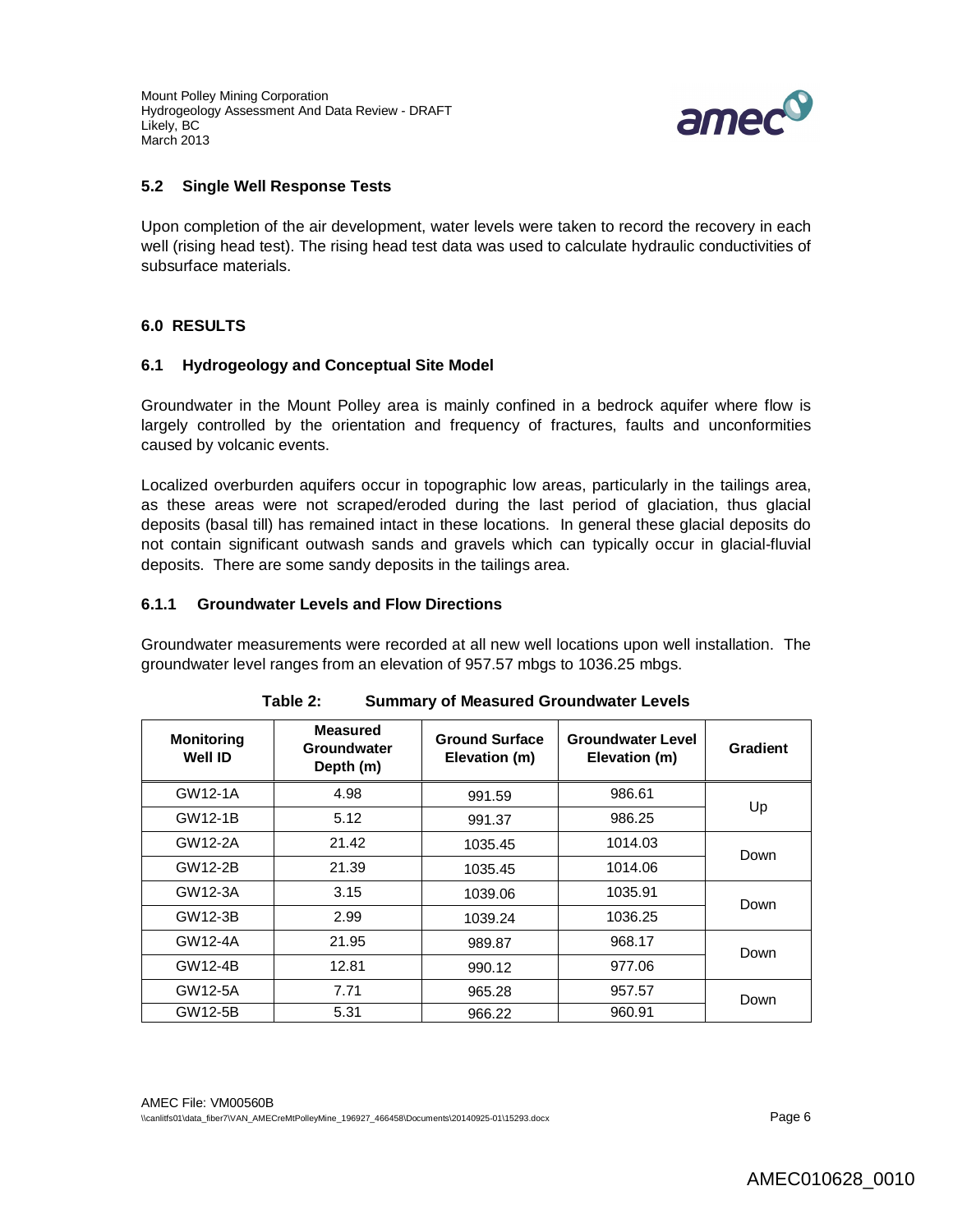

The strongest hydraulic gradients are downward at sites GW12-4 and 5. These are both adjacent to Polley Lake. The other gradients are also down, with the exception of GW12-1, but all are very slight. The downwards gradients adjacent to Polley Lake indicate that groundwater is recharged in the high ground between Polley and Bootjack Lakes and discharges into the lakes. GW12-1 is located at the toe of Mount Polley and is thus expected to be a groundwater discharge area.

Bootjack Lake is approximately 63 meters in elevation above Polley Lake and imprints a deep seated flow direction from Bootjack to Polley Lake. The shallower flow paths report to both Bootjack and Polley lakes. Figure 2 displays a cross section through the Mount Polley mine site that illustrates the conceptual groundwater flow paths.

Figure 3 presents a map of hydraulic heads derived from water level measurements in monitoring wells, local ponds and pits, and topography. The figure illustrates the general mound of groundwater in the high ground around the mine and the steep groundwater contours surrounding the pits. Figures 2 and 3 represent our conceptual model of groundwater flow directions and approximate head distributions.

### **6.1.2 Hydraulic Conductivity**

Single well response tests were performed on all new installations upon well completion. The well response test used was the rising head test and hydraulic conductivities were calculated based upon the results.

The Hvorslev mathematical solution was used to calculate the hydraulic conductivity. The solution assumes a homogeneous aquifer with infinite vertical extent. This solution is widely used and provides a straight-forward and well-documented approximation of hydraulic conductivity in the vicinity of the monitoring well screen. The results of the single well response tests are summarized in the following table.

| <b>Monitoring</b><br>Well | <b>Screened Formation</b> | <b>Ground Surface</b><br>Elevation (masl) | <b>Well Screen</b><br>Interval (masl) | <b>Hydraulic</b><br>Conductivity<br>(m/s) |
|---------------------------|---------------------------|-------------------------------------------|---------------------------------------|-------------------------------------------|
| GW12-1A                   | <b>Bedrock</b>            | 991.59                                    | 892.0 - 899.2                         | $2 \times 10^{-9}$                        |
| GW12-1B                   | <b>Bedrock</b>            | 991.37                                    | $967.0 - 970.7$                       | $>10^{-4}$                                |
| GW12-2A                   | <b>Bedrock</b>            | 1035.45                                   | $934.8 - 941.5$                       | $3 \times 10^{-8}$                        |
| GW12-2B                   | <b>Bedrock</b>            | 1035.45                                   | 1005.2 - 1008.9                       | $2 \times 10^{-7}$                        |
| GW12-3A                   | <b>Bedrock</b>            | 1039.06                                   | $939.4 - 946.4$                       | $2 \times 10^{-7}$                        |
| GW12-3B                   | <b>Bedrock</b>            | 1039.24                                   | 1023.1 - 1026.4                       | $1 \times 10^{-5}$                        |
| GW12-4A                   | <b>Bedrock</b>            | 989.87                                    | $889.3 - 896.5$                       | $4 \times 10^{-9}$                        |
| GW12-4B                   | <b>Bedrock</b>            | 990.12                                    | $953.8 - 957.3$                       | $2 \times 10^{-5}$                        |
| GW12-5A                   | <b>Bedrock</b>            | 965.28                                    | $864.9 - 872.2$                       | $>10^{-4}$                                |
| GW12-5B                   | Glacial Till              | 966.22                                    | $953.5 - 957.6$                       | $3 \times 10^{-7}$                        |

**Table 3: Hydraulic Testing of New Wells.**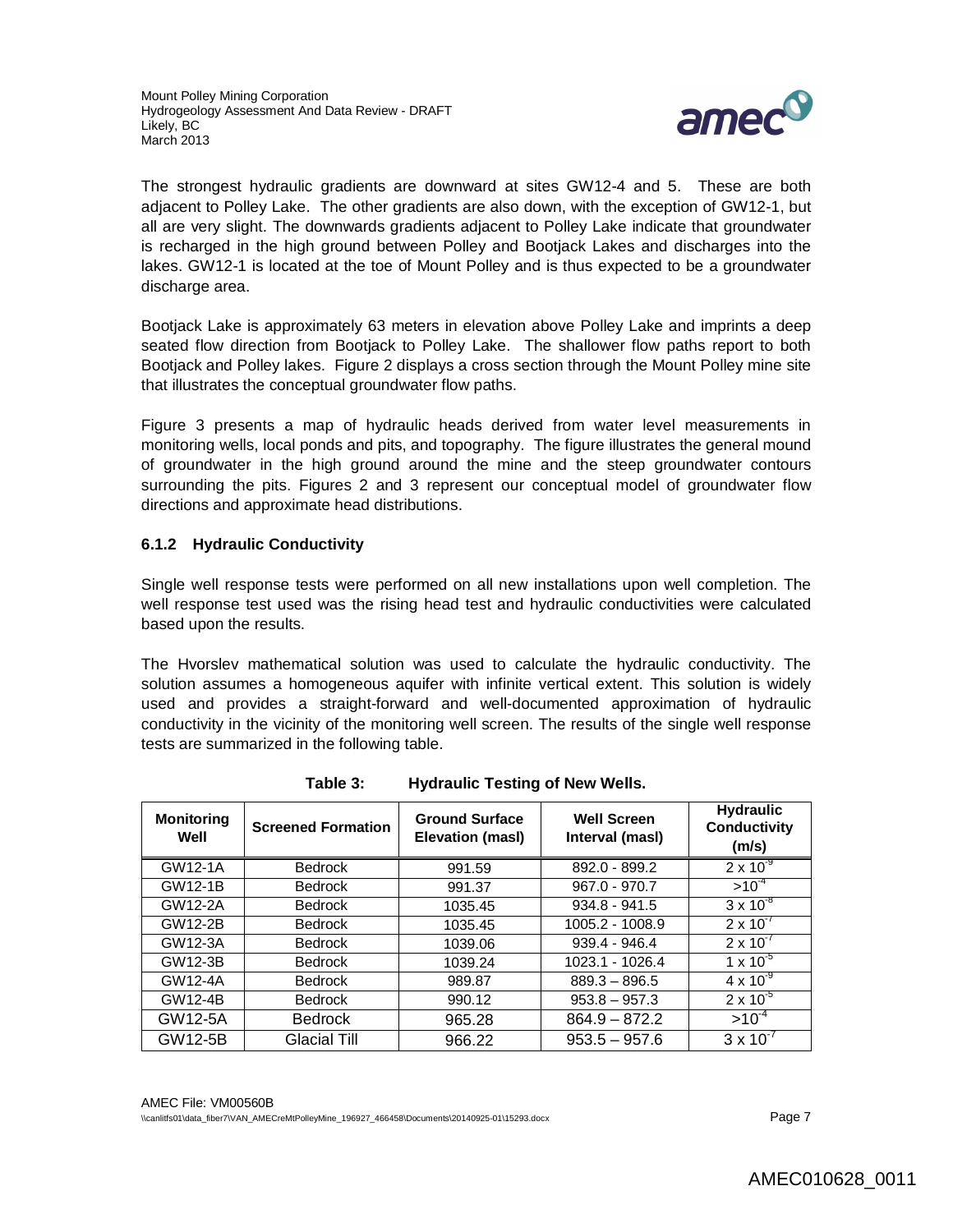

The hydraulic conductivities of all of the wells range from >10<sup>-4</sup> to 2x10<sup>-9</sup> m/s. The geometric mean hydraulic conductivity of the shallow wells is  $4x10<sup>-6</sup>$  m/s and the geometric mean hydraulic conductivity of the deep wells is  $9x10^{-8}$  m/s. The deep bedrock well at GW12-5A is actually in the shallow bedrock interval and the shallow well is in overburden, a different hydrostratigraphic unit. If the shallow result at GW12-5B is excluded and the deep result is included in the shallow data set, the geometric mean of the shallow bedrock is  $7x10^{-6}$  m/s and the deep bedrock geometric mean hydraulic conductivity is  $1 \times 10^{-8}$  m/s. The difference in the hydraulic conductivity between the shallow and deep wells is nearly three orders of magnitude.

### **6.1.3 Groundwater Flow Velocities**

Using the approximate distribution of hydraulic heads, Figure 3, the shallow general hydraulic gradient toward both Polley and Bootjack Lake is approximately 0.14 m/m. Around the dewatered Springer and Cariboo pits, the local gradient is much higher and it appears that in the vicinity of the tailings pond the gradients are much lower.

Using the average hydraulic conductivity for shallow wells is  $7x10^{-6}$  m/s and an assumed porosity of 0.1, the average Darcy velocity is approximately 0.8 m/day.

### **6.1.4 Pit Groundwater Inflows**

The actual groundwater inflows to Springer and Cariboo pits can be determined from a detailed water balance, which is not in this scope of work; MPMC is preparing the water balance. Using the hydraulic head contours and estimates of bulk hydraulic conductivity, combined inflows to Springer and Cariboo pits may be as high as 725  $m^3$ /day which is within the range predicted by Golder Associates.

### **6.2 Groundwater Quality Trends**

Based on recent groundwater sampling programs, five wells appear to be showing evidence of influence by mine operations. Two are in the pit/waste rock area; 95-R4, 95-R5, and three are in the tailings facility area; GW96-2B, GW96-4B, and GW00-1B.

### **6.2.1 95-R4**

Monitoring well 95-R4 has shown elevated Sulphate and Selenium and decreased Molybdenum. There is a slight possibility of elevated copper. This well has multiple screens so the origin of this water quality is not known. This well was also significantly affected by the nearby sub-horizontal borehole that appeared to dramatically lower the water level in the well. Monitoring wells GW12-2A/B have replaced this well. Further monitoring should help to clarify these ambiguous results.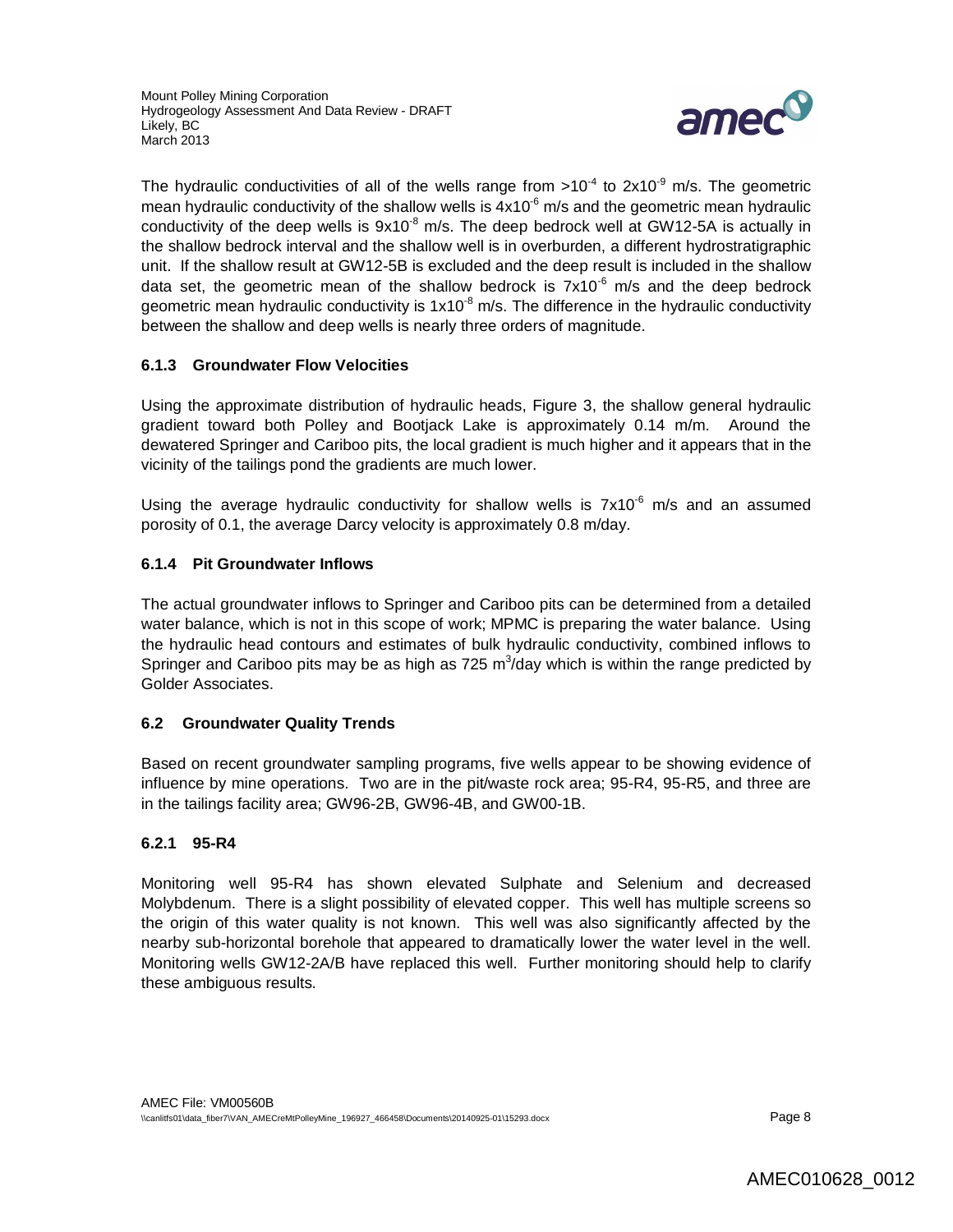

#### **6.2.2 95-R5**

Monitoring well 95-R5 shows elevated concentrations of sulphate, cadmium, and possibly copper, as well as elevated hardness. There is also a slight decrease in molybdenum. This well also has multiple screens. Monitoring will continue on this well. Adjacent wells have been constructed, GW12-4A/B and GW12-5A/B, to expand coverage in this area.

Well 95-R5 is screened with four screens at 43ft, 164ft, 209ft, and 254ft. Discrete micro purge samples were collected at these four locations using a submersible pump. The results of the sampling are not entirely conclusive; however the parameters with the greatest historic increases, sulphate and cadmium, were at the highest concentrations in the zone at 164 feet. This may suggest that this is the zone carrying the highest percentage of mine affected water.

#### **6.2.3 GW96-2B**

Monitoring well GW96-2B, located on the northeast limb of the tailings facility, is constructed from 31 to 35 meters depth in a water bearing sand. Sulphate in this well is just beginning to show signs of change; no other parameters are showing any clear trends.

#### **6.2.4 GW96-4B**

Monitoring well GW96-4B, located on the southwest limb of the tailings facility is showing a distinct trend of rising hardness, sulphate, and nitrate. This is a very shallow well, 3 to 7 meters, constructed in a sand lens.

#### **6.2.5 GW00-1B**

This well is also on the southwest limb of the tailings facility and also shallow, 4 – 10 meters and constructed across a thin sand seam. This well shows several elevated parameters; hardness, sulphate, nitrate, cadmium, molybdenum, and selenium.

There are some common themes in this suite of results; sulphate is the commonly elevated parameter. Some wells also show elevated selenium, cadmium, or nitrate. Well GW00-1B includes all of them plus molybdenum.

The mechanisms for these changes are not fully known. A review of geochemistry data and analysis, which we understand is frequently updated with new kinetic data, will help explain some of these mechanisms. This is beyond the scope of this assignment.

#### **7.0 GROUNDWATER QUALITY MONITORING PROTOCOL**

A groundwater monitoring protocol including sampling sites, frequency, and parameters has been proposed by MPMC. This proposal is appropriate for current conditions. Because there are initial indications of some mine affected water showing up in a couple of places, the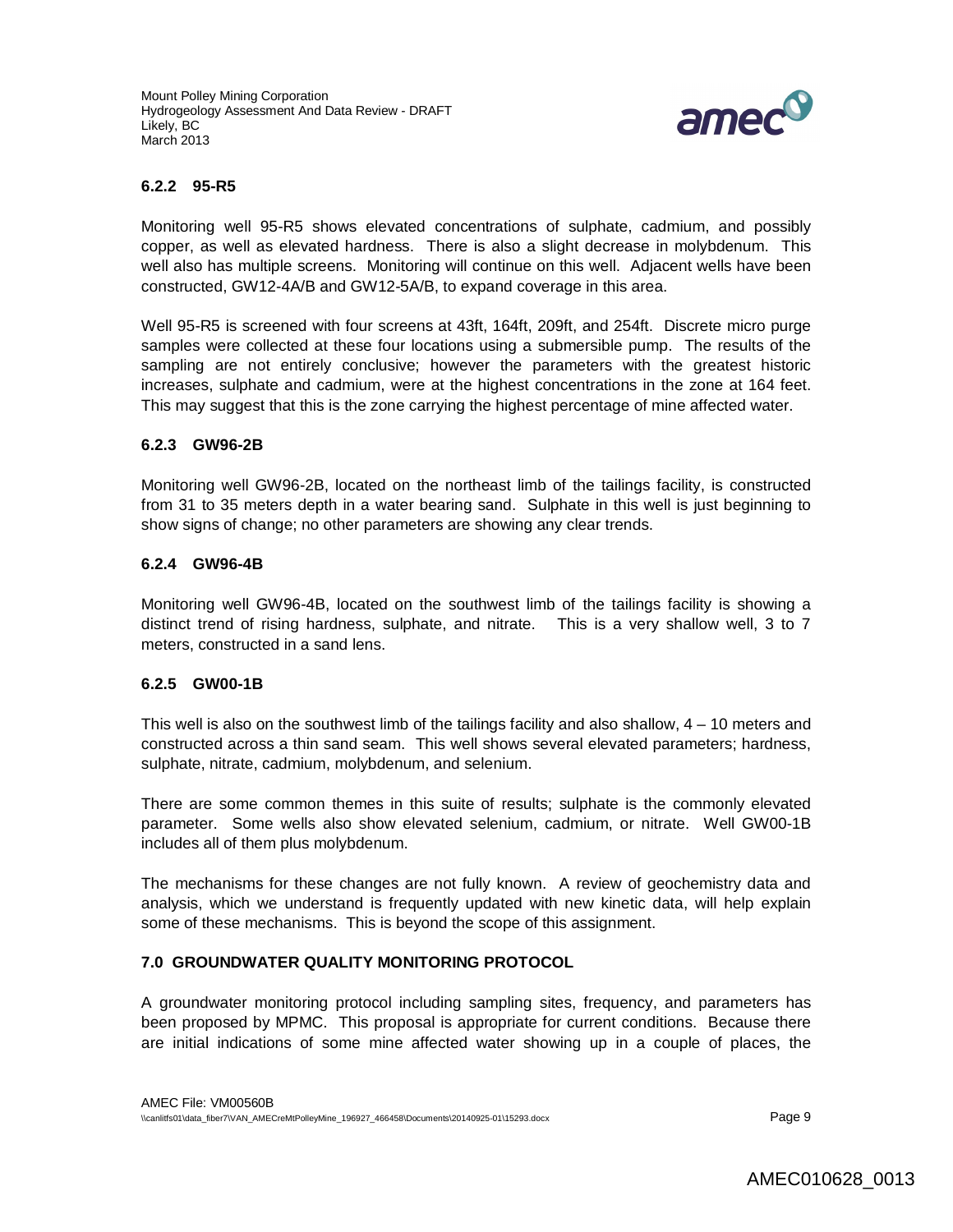

monitoring program should remain adaptable to monitoring results. Additional monitoring sites may be required in future along with enhanced frequency.

### **8.0 SUMMARY**

Hydrogeological conditions at Mt. Polley are defined by boreholes and monitoring wells constructed across the site. This data set and interpretations are summarized below.

- 1. The area hydrostratigraphy consists of, from top down:
	- a. Generally thin but locally thick glacio-fluvial overburden
	- b. Weathered and/or fractured bedrock
	- c. Intact and competent bedrock
- 2. It is apparent that some permeable fractures can be present at depth.
- 3. Hydraulic heads are generally a subdued form of topography being high in the center of the mine area and lower at both lakes and lower south of the tailings pond.
- 4. Groundwater discharges to both Bootjack and Polley lakes.
- 5. Groundwater discharges southeast of the tailings pond.
- 6. Groundwater discharges to Springer and Cariboo pits.
- 7. Groundwater velocities are approximately 3 meters/year but with considerable variability.
- 8. Groundwater appears to have been impacted at a few sites in the tailings area and a couple of sites downgradient of mine facilities.
- 9. Monitoring is established across the mine site with appropriate frequencies and analytical protocols.

#### **9.0 CONCLUSIONS AND RECOMMENDATIONS**

MPMC has an established monitoring program with some data records extending back to 1995. Recent possible detections have resulted in an expansion and modification to the monitoring program. MPMC will need to continue to be adaptive to changes in water chemistry and devise mitigation measures where necessary. Some recommendations moving forward are:

- 1. Conduct a study correlating changes in groundwater chemistry with the waste rock and tailings geochemistry data. Some sampling in the tailings would help define mechanisms there.
- 2. Continue to monitor 95-R5 for two more events but consider replacing this well with a nested pair.
- 3. Water quality results for the new wells GW12-4 and GW12-5 may indicate a need for expanded monitoring in this area.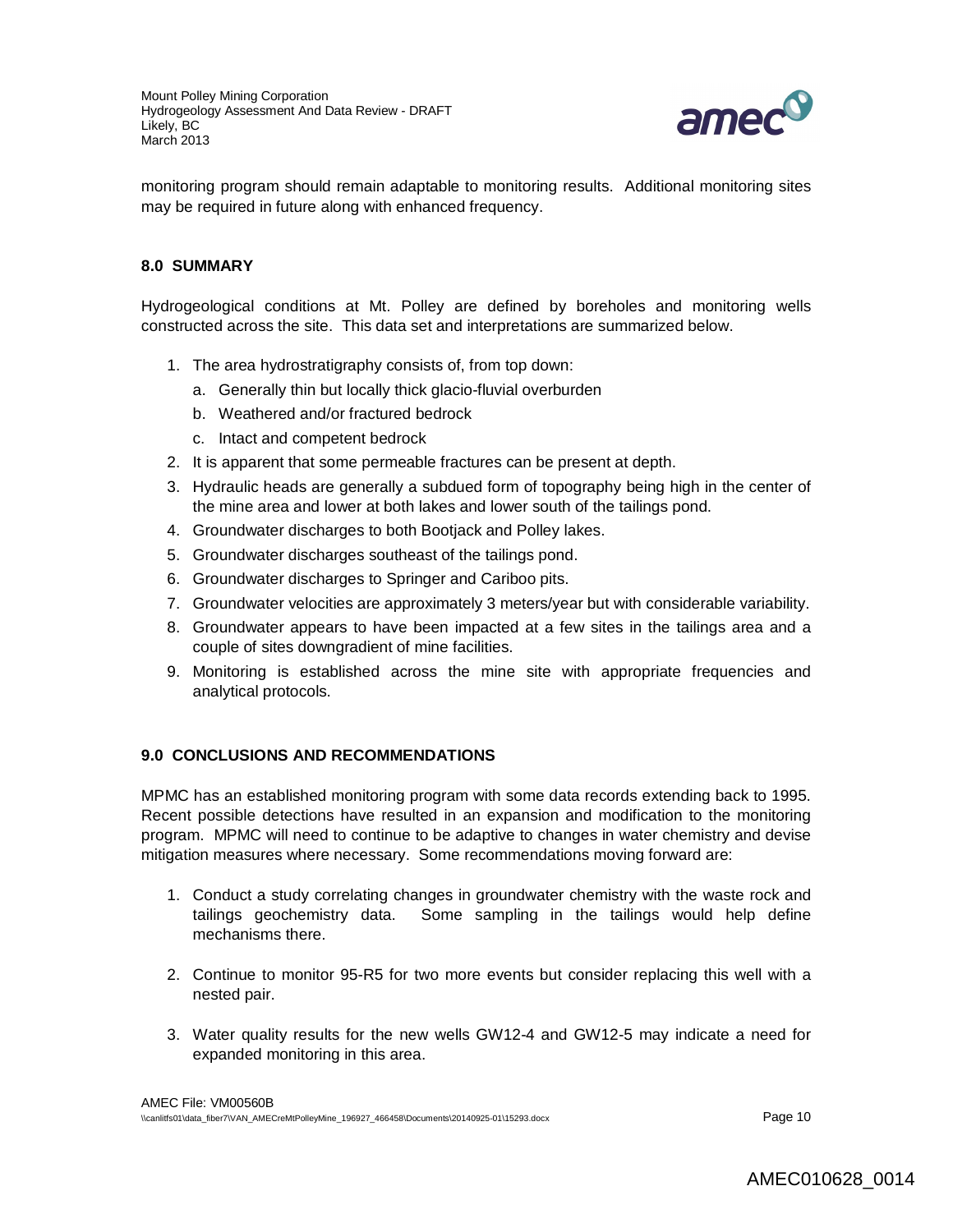

4. A detailed water balance should be prepared to assess the groundwater volumes reporting to the pits. This will aid in calibrating a groundwater flow model that can be used for closure planning.

### **10.0 LIMITATIONS AND CLOSURE**

This report has been prepared for the use of Mount Polley Mining Corporation. Any use which a third party makes of this report, or any reliance on or decisions made based on it, are the responsibility of such third parties. AMEC accepts no responsibility for damages, if any, suffered by any third party as a result of decisions made or actions based on this report. It has been prepared in accordance with generally accepted geology and geotechnical engineering practices. No other warranty, expressed or implied, is made.

Respectfully submitted,

**AMEC Environment & Infrastructure, a division of AMEC Americas Limited** *Reviewed by:*

Daniel Kennedy, EIT **Sancture Community** Joann U. Bessler, P.Geo Hydrogeologist **Associate Hydrogeologist** Associate Hydrogeologist

Daniel J. Emerson, P.Geo. Senior Associate Hydrogeologist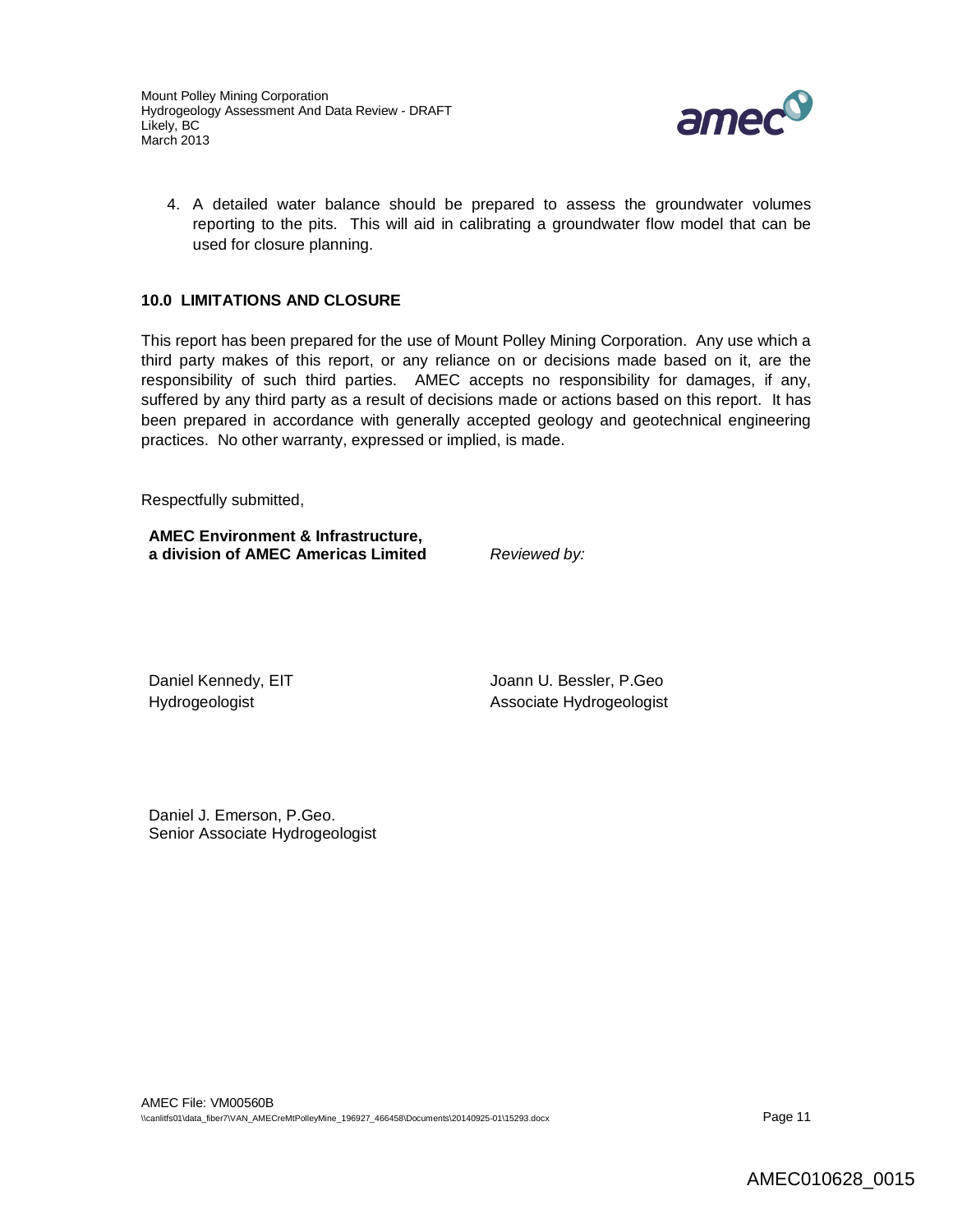

**FIGURES**